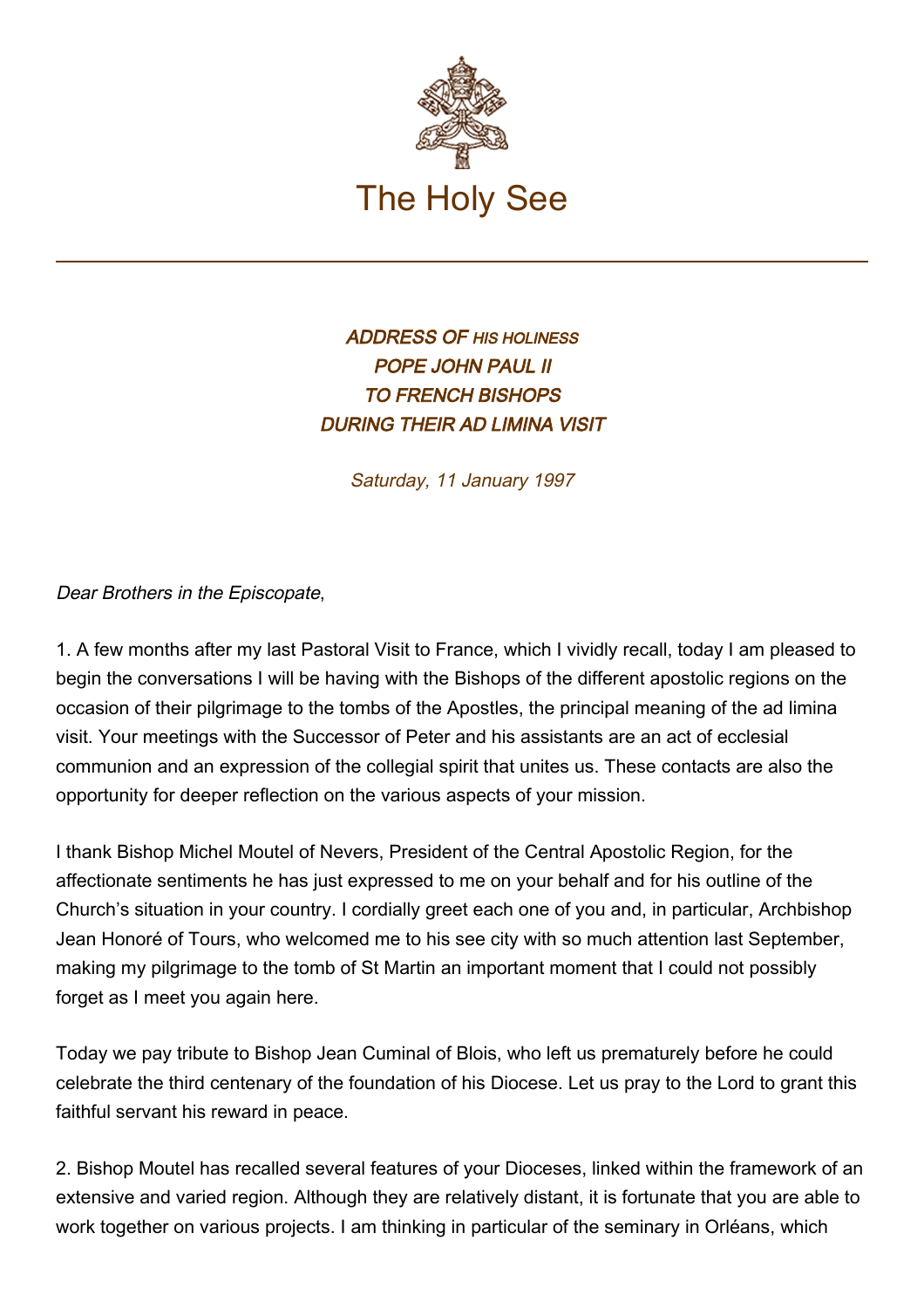involves almost all your Dioceses and whose living conditions you have recently improved.

Many believers show great generosity and take part actively and perceptively in Church life. These are true reasons for hope and signs of the Holy Spirit's active presence in the heart of the baptized and in their communities. Please convey the Bishop of Rome's cordial greetings and encouragement to the members of your Dioceses. I would especially like to express to your priests, deacons, consecrated persons and lay leaders my esteem and trust, because with great devotion they are all taking part with you in the mission Jesus entrusted to his disciples.

With the different groups of French Bishops who will be making their ad limina visits in the coming weeks, I intend to treat several topics important to the Church today, hoping to offer you some subjects for reflection in the same spirit in which the Lord asked Peter to "strengthen your brethren" (Lk 22:31). Today I will focus more on certain aspects of your episcopal ministry, but without attempting to give a full picture.

3. Bishop Moutel stressed the main difficulties you encounter. I recall two aspects that concern the whole Church in your country: in the first place, the fact that an important part of the population is still distant from the Church and does not easily hear her message; on the other hand, the deline in the number of priests affects pastoral activities, which are becoming more difficult to provide, although many lay people are assuming more and more responsibilities.

As in many other nations, you must therefore deal with the different ways the Church is impoverished or weakened; these make the Bishop's task arduous. As apostles of Christ, you are among the first to experience the cross of indifference, misunderstanding and sometimes even hostility. In a society that is often unsure of itself and is going through a prolonged economic and social crisis, you see too many people and too many of the baptized living outside the ecclesial community, rejecting in a way the institution and preferring to live in individualistic isolation: each feels he is the arbiter of his own rules of life, and even if he retains a religious sense and the Church remains a distant reference point for him, he does not live a personal faith in Jesus Christ and ignores the ecclesial dimension.

4. Naturally the analysis of this situation, which differs from place to place, affects the Pastor, who cannot remain passive. You said so in St Paul's words, "having this ministry by the mercy of God, we do not lose heart.... For what we preach is not ourselves, but Jesus Christ as Lord" (2 Cor 4:1, 5). The Bishop draws his assurance from Christ's promises and the gift of his Spirit, for "God is faithful, by whom you were called into the fellowship of his Son, Jesus Christ our Lord" (1 Cor 1:9).

Is it necessary to repeat that episcopal responsibility belongs first and foremost to the spiritual order? Watchful and vigilant, the Pastor looks on his faithful and on the whole of society in the light of the Gospel and of his ecclesial experience. It is by listening to what "the Spirit says to the Churches" (Rv 2:7) that he can exercise his responsibilities, starting with an open and well-disposed discernment of the successes or failures, of the dynamic initiatives or unfortunate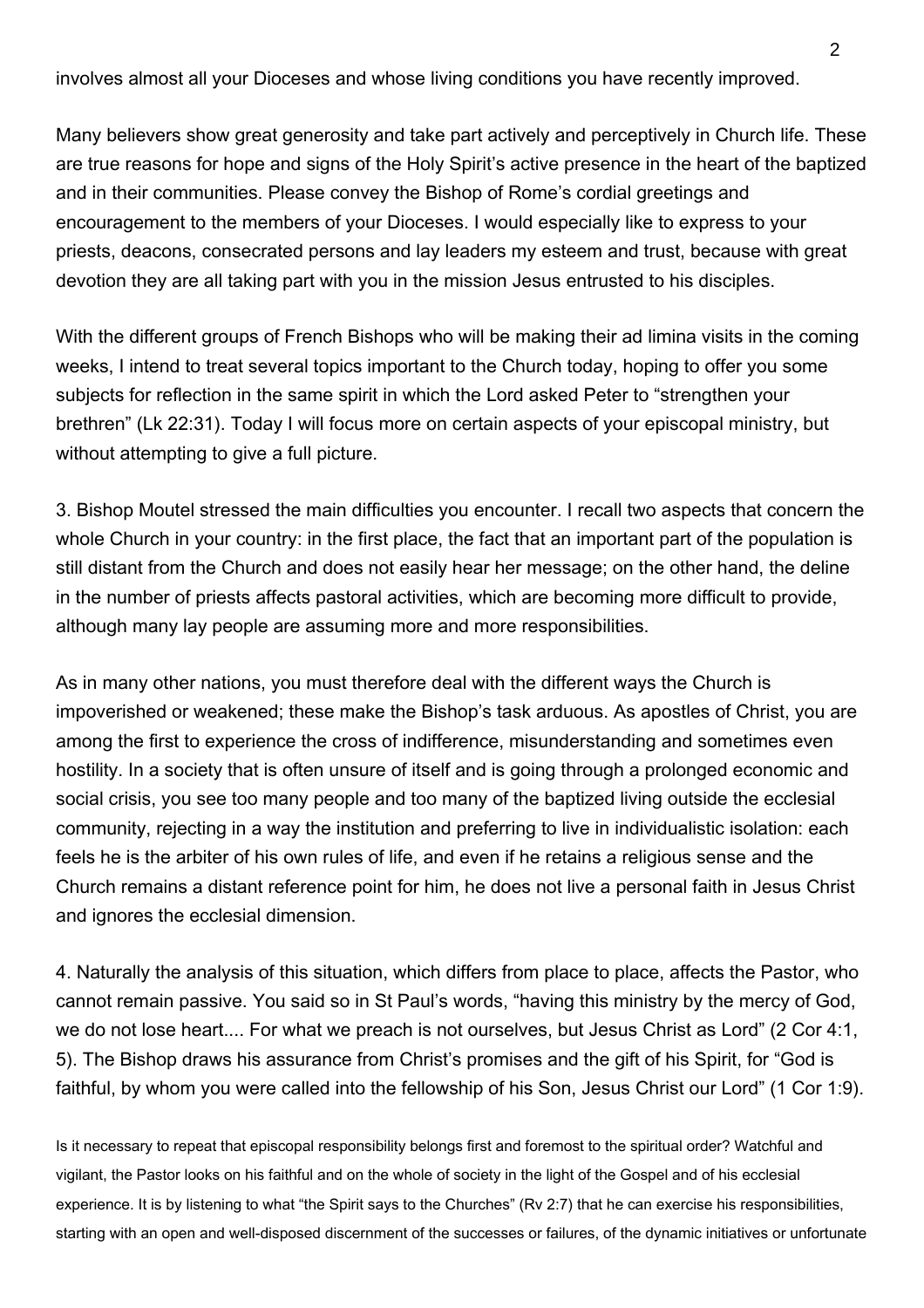passivity which mark the progress of the People of God.

The Second Vatican Council clearly stated the major functions of the successors of the Apostles in the Constitution on the Church [Lumen gentium](http://localhost/archive/hist_councils/ii_vatican_council/documents/vat-ii_const_19641121_lumen-gentium_en.html) and in the Decree [Christus Dominus](http://localhost/archive/hist_councils/ii_vatican_council/documents/vat-ii_decree_19651028_christus-dominus_en.html) on the pastoral responsibility of Bishops. It is good to mediate again on these major texts of the Church's Magisterium; this reflection is of course worthwhile for anyone invested with a constitutive mission at the service of the people entrusted to him, but it must also involve the faithful.

5. I would like to strengthen you fraternally in your task of teaching and proclaiming the Gospel of Christ to men and women (cf. [Christus Dominus](http://localhost/archive/hist_councils/ii_vatican_council/documents/vat-ii_decree_19651028_christus-dominus_en.html), n. 12). The Bishop, a prophet who proclaims the Good News, tirelessly preaches it, seeking the language that is the key to the meaning of the Scriptures, as the Lord did with the disciples at Emmaus. The Council says in particular: "Bishops should present the doctrine of Christ in a manner suited to the needs of the times, that is, so it may be relevant to those difficulties and questions which men find especially worrying and intimidating" [\(ibid.](http://localhost/archive/hist_councils/ii_vatican_council/documents/vat-ii_decree_19651028_christus-dominus_en.html), n. 13). These words suffice to show that your apostolic ministry is addressed to people of the present time, according to the needs, expressed or concealed, of the faithful who are visibly present in the diocesan community as persons standing on the threshold and searching for meaning in life.

In particular, the Bishop stands in the front line of commitment to society's poor and marginalized. He speaks out in defense of the dignity of the individual and of respect for the life of each one, of justice in charity and of solidarity. It is he who calls for service to those you have described as "life's injured", who suffer because of sickness or physical handicaps, social problems or the lack of faith and spiritual hope. In the image of the Lord who came as a Servant, the Pastor opens the ways of service to all he is called to lead.

In charity, the apostolic ministry is one of uniting people in close collaboration with the members of the presbyterate who share its responsibilities. I will return later to the current needs of priests, which are your first concern. Today it is enough to stress that priests, and with them those responsible for services and movements, rely on the Bishop for co-ordinating all the missions as a whole, so that everyone can contribute to the diocesan Church's unity and dynamism.

All your responsibilities can seem to you a heavy burden. Only the Spirit of the Lord, in communion with the whole Church, can give you the strength and light you need. Let us maintain our trust in the one Spirit, "the Lord and giver of life". Let us meditate constantly on Jesus' promise: "When the Counsellor comes whom I shall send to you from the Father, ... he will bear witness to me; and you also are witnesses, because you have been with me from the beginning" (Jn 15:26-27).

6. The experience of recent decades has enabled Bishops to find support for their mission. Important organs of collaboration at the regional or national level have been developed. I already mentioned these to you in Reims. The Council recommends that Bishops gather together "so that by sharing their wisdom and experience and exchanging views they may jointly formulate a programme for the common good of the Church" ([Christus Dominus](http://localhost/archive/hist_councils/ii_vatican_council/documents/vat-ii_decree_19651028_christus-dominus_en.html), n. 37). In fact, over and above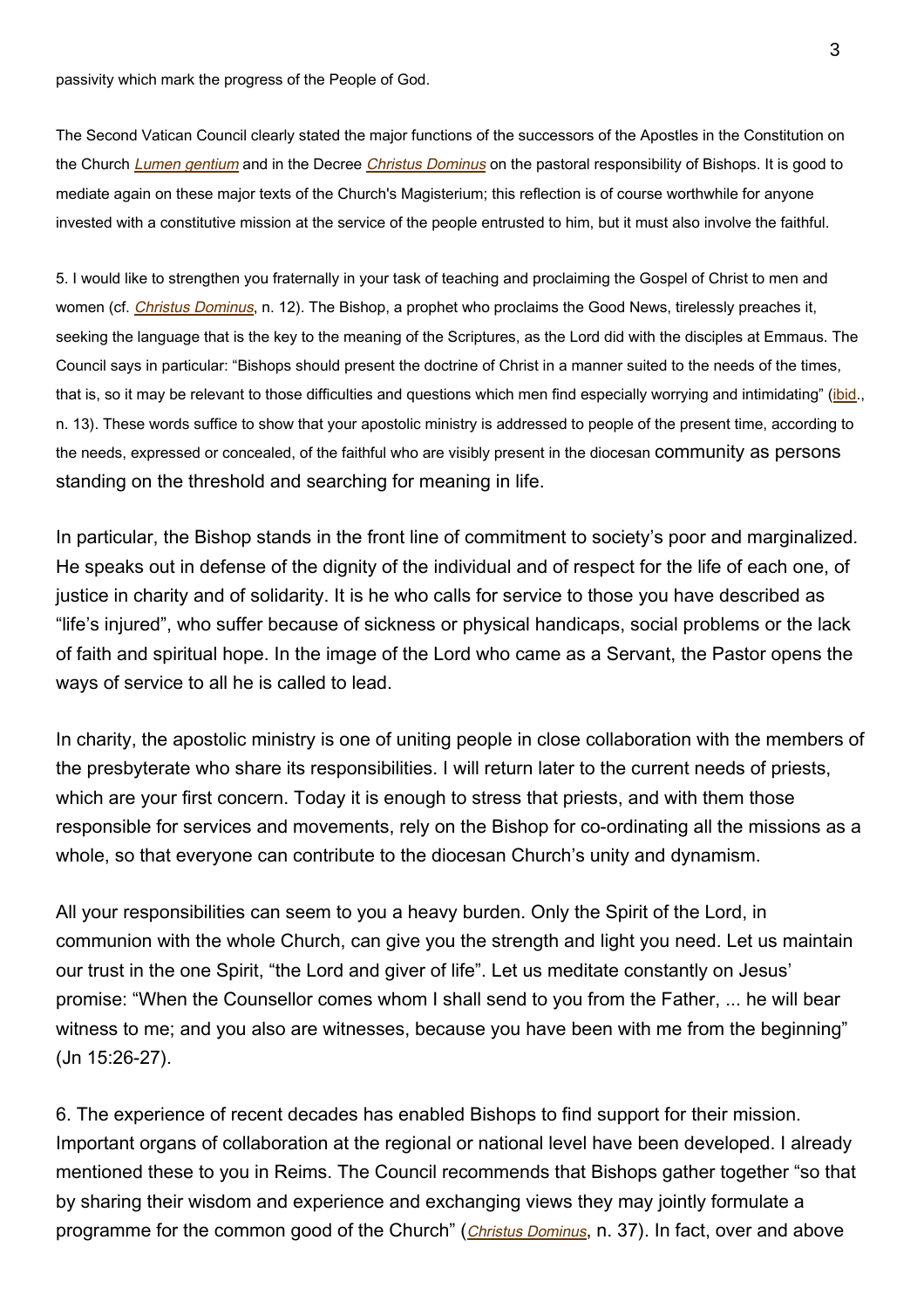mere co-operation, episcopal assemblies make it possible to plan common approaches, to issue messages for the whole country, to share at regional or national levels tools of analysis and action that are not available to individual Dioceses.

As an example I take the important work, undertaken by several of you with the aid of experts, representatives of lay movements and numerous faithful, which has led you to address to the Catholics of France the Letter entitled Proposer la foi dans la société actuelle. I hope that this initiative by the Bishops will provide a perceptive evaluation of the situation of Catholics in contemporary society, spurring them to go to the heart of the mystery of faith, in order to form a Church which knows better and better how to offer and share the gifts received through grace.

Together you will be better able to follow the development and activity of the various communities or groups which form the present situation of the Church in your country. You will also impart their dynamism to the principal service institutions where the Church has always been involved, especially in education, the care of the sick, practical and wise charitable assistance within the country as well as to your brothers and sisters in underprivileged regions.

Together, you will also be better understood when you make yourselves the defenders of social solidarity with all the inhabitants of your land, whatever their origin.

7. Your presence in Rome further demonstrates your communion with the universal Church. I am grateful to you for the attention you pay to the Magisterium and the work of the Bishop of Rome, which you help make known and understood. And I am also thinking of your concern for all the Churches, which the Second Vatican Council forcefully stated was incumbent on each of the successors of the Apostles (cf. [Lumen gentium](http://localhost/archive/hist_councils/ii_vatican_council/documents/vat-ii_const_19641121_lumen-gentium_en.html), n. 23 and [Christus Dominus](http://localhost/archive/hist_councils/ii_vatican_council/documents/vat-ii_decree_19651028_christus-dominus_en.html), n. 6).

I know that your Dioceses remain atached to their great missionary tradition and that, by virtue of ancient or more recent ties, they maintain lively relations with other particular Churches, especially the young Churches frequently founded by missionaries from your regions, or the ancient Churches that are coming to life again and hoping for the effective exchange of gifts for which I have often appealed. This has already been expressed in the Special Assembly for Europe of the Synod of Bishops, of which I have announced a new session.

Your communion with the whole Church is also expressed in the General Synods, such as the one being prepared precisely on the episcopal ministry, after reflections on the laity, priests and consecrated life.

8. Important tasks await you in the months and years to come. World Youth Day will soon be held in Paris after all the Dioceses in France have gathered young people from the whole world. I am grateful to everyone who is working for the success of this meeting, because these gatherings inspire great hope: young people share their approaches to faith in Christ, who calls them to follow him: "Come and see" (Jn 1:39).

This event, to be held next August, is part of the direct preparation for the Great Jubilee of the Year 2000, which started with a renewed reflection on "Jesus Christ, the one Saviour of the world, yesterday, today and for ever" (cf. Heb 13:8). Help the faithful to rediscover their Baptism and the universal call to holiness, to strengthen their faith and witness, to